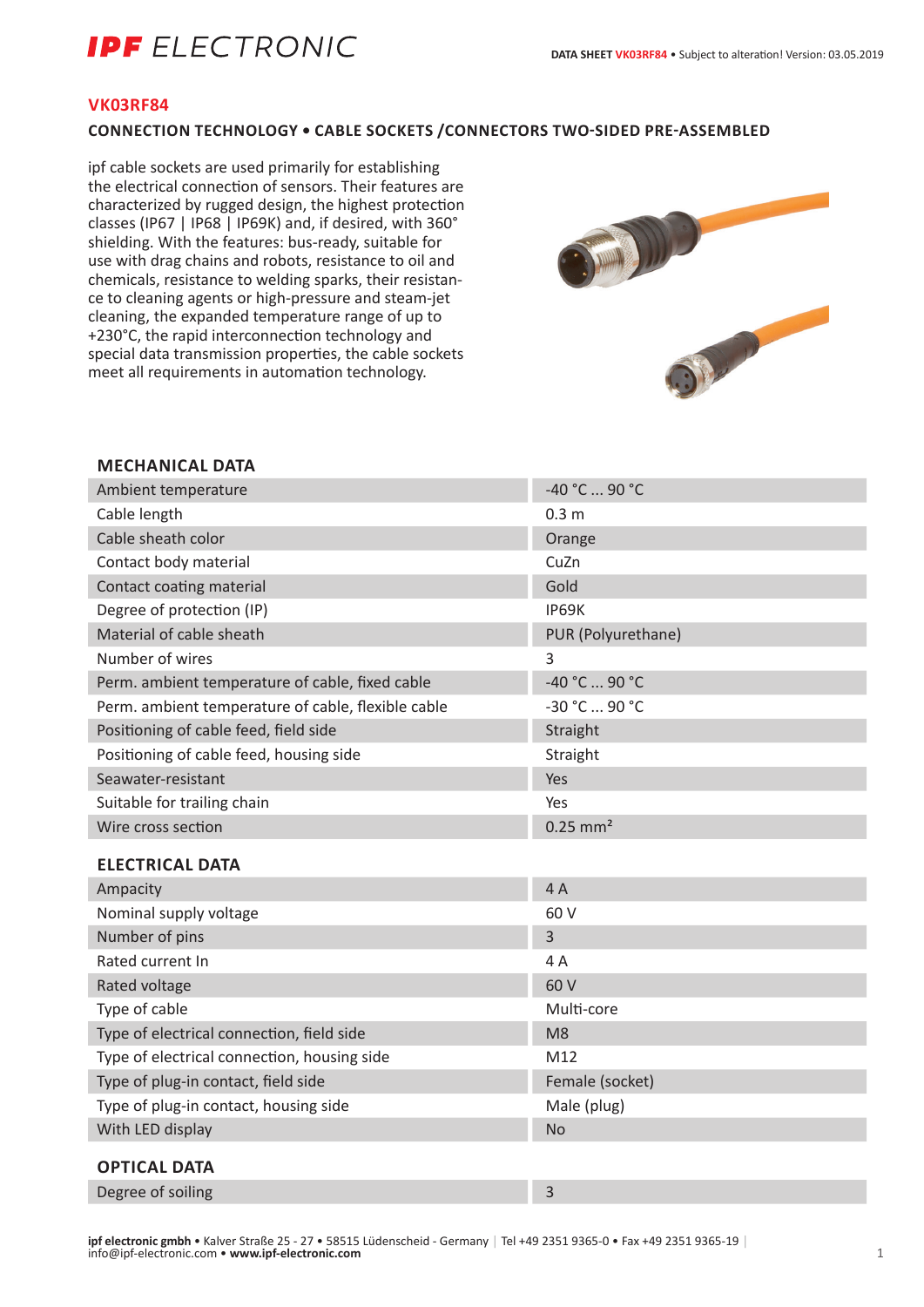# **IPF** ELECTRONIC

### **OTHER DATA**

| Acid and alkali-resistant                         | Yes                             |
|---------------------------------------------------|---------------------------------|
| Flame resistant                                   | In accordance with EN 60332-2-2 |
| Free of LABS                                      | <b>Yes</b>                      |
| Halogen-free                                      | Yes                             |
| Hydrolysis-proof                                  | <b>Yes</b>                      |
| IR-networked                                      | No.                             |
| Oil and cooling lubricants                        | <b>Yes</b>                      |
| Ozone and UV-resistant                            | Yes                             |
| Recyclable                                        | Yes                             |
| Robotics                                          | Yes                             |
| RoHs-compliant                                    | <b>Yes</b>                      |
| Silicone-free                                     | Yes                             |
| Suitable for trailing chain and torsion resistant | Yes                             |
| Welding area                                      | Yes                             |

# **CONNECTION**



**Colors:** A: 1 = BN (brown), 3 = BU (blue), 4 = BK (black) B: 1 = BN (brown), 3 = BU (blue), 4 = BK (black)**Functions:**

# **DIMENSIONAL DRAWING**



#### **INSTALLATION DISPOSAL**



Mounting / Installation may only be carried out by a qualified electrician!



# **SAFETY WARNINGS**

Before initial operation, please make sure to follow all safety instructions that may be provided in the product information!